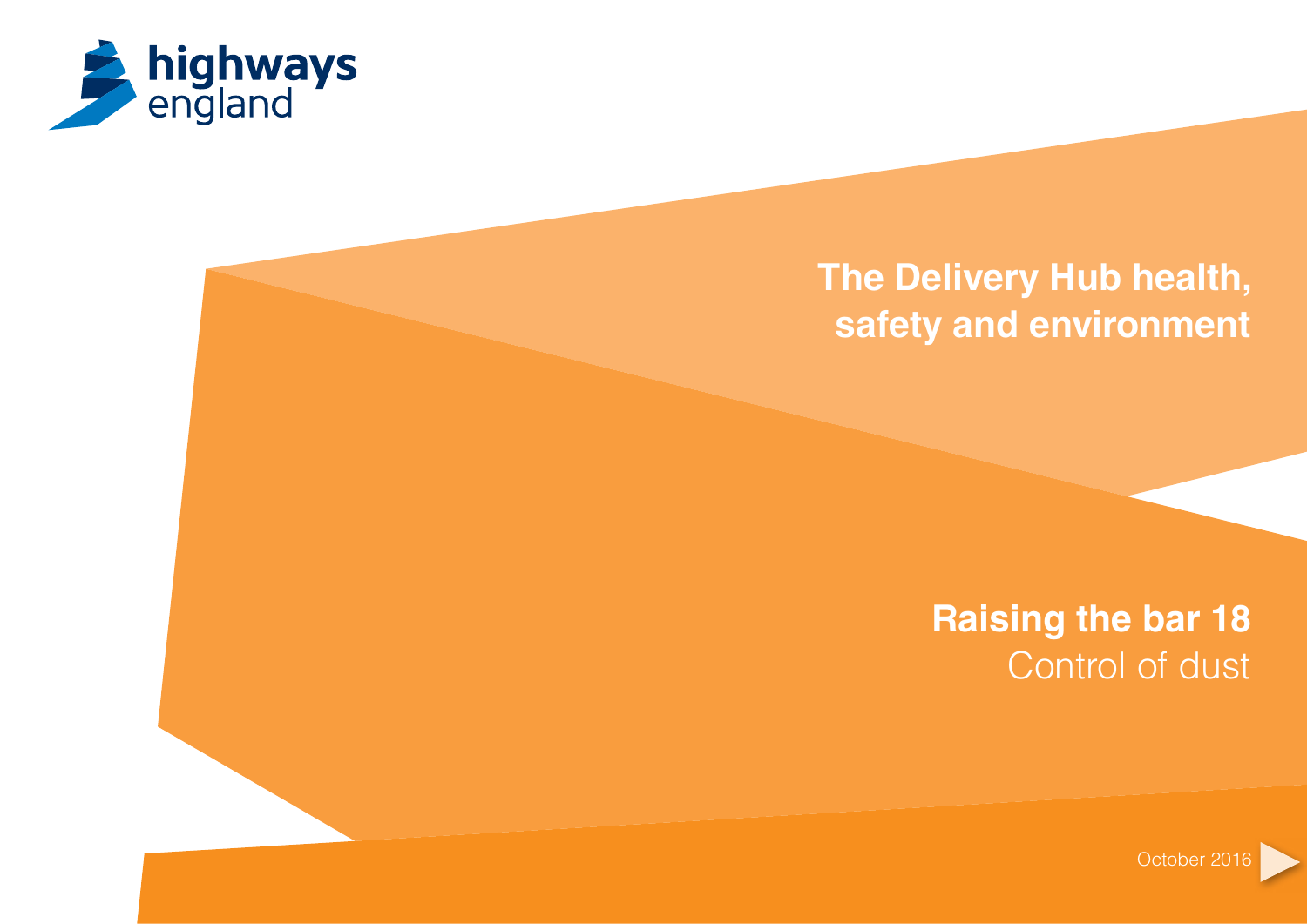# **Contents**

| <b>Objective</b>                            | Page 3  |
|---------------------------------------------|---------|
| <b>Background</b>                           | Page 3  |
| <b>Health issues</b>                        | Page 3  |
| <b>Nuisance dust</b>                        | Page 4  |
| <b>Monitor and review</b>                   | Page 6  |
| <b>Minimum and desirable requirements</b>   | Page 9  |
| <b>Legislation / additional information</b> | Page 11 |



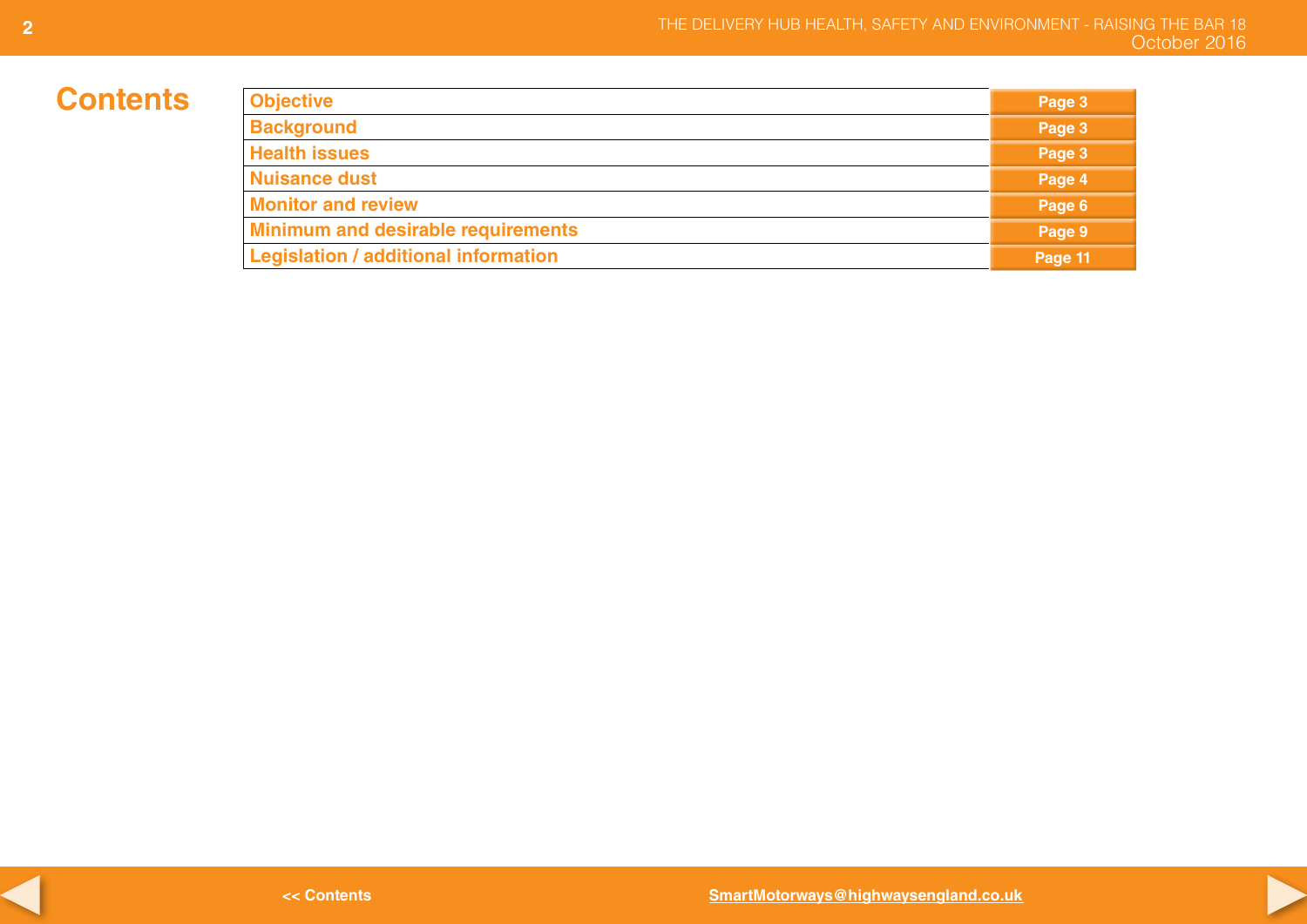# **Objective**

The purpose of this guidance is to set minimum and desirable requirements to help delivery partners and contractors prevent Ill health and environmental nuisance from activities which produce dust.

# **Background**

Some of the most common construction jobs create high dust levels. These jobs often involve the use of power tools like cut-off saws, grinders, breakers and sanders or large equipment, for example batching plants or crushers/screener. There is a legal duty for employer's to prevent or adequately control worker exposure to construction dust. For highway industry employees, and anyone in the vicinity of our works, conditions resulting from the production or exposure to dust can cause long term health issues or short term nuisance.

In addition it has been identified from the result of auditing that control of dust generating activities still need to be addressed in some areas of the Highways industry, and the HSE have also identified respiratory risks and adequacy of PPE use as one of their main focus areas when inspectors visit projects.

Many construction tasks create dust. A combination of the inputs noted below will influence the amount and the impact dust levels generated.

Equipment.

■ Work method

 $N$ ork area

 $\blacksquare$  Time

# **Health issues**

Repeated and long term exposure to irritants at work can lead to an array of lung diseases that may have lasting effects, even after exposure ceases. Certain occupations, because of the nature of their location, work, and environment, are more at risk for occupational lung diseases than others are.

There are many types of dust produced during construction activities, and can be classed as:

**Silica dust** – silica is a natural mineral present in large amounts in things like sand, sandstone and granite. It is also commonly found in many construction materials such as concrete and mortar. The silica is broken into very fine dust (also known as respirable crystalline silica or RCS) during many common tasks such as cutting, drilling and grinding. The Health and Safety Executive are particularly interested in the control of silica in construction activities due to the high health risk.

■ **Non-silica dust** – the most common of this type used in highways works include cement, limestone and dolomite. This dust is also mixed with silica dust when cutting things like bricks

■ **Wood dust** – wood is widely used in construction and is found in two main forms; softwood and hardwood

Breathing in these dusts can cause damage to the lungs and airways. The main dust related diseases affecting construction workers are:

**E** Silicosis an irreversible lung disease that can take years to develop caused by fine particles of respirable crystalline silica, the main symptoms include breathing difficulties and a chronic cough

**n** Chronic obstructive pulmonary disorder (COPD) is characterised by airflow obstruction that is not fully reversible. The condition is usually associated with inflammatory responses of the lungs to hazardous substances. Symptoms include chronic cough, sputum production, and shortness of breath

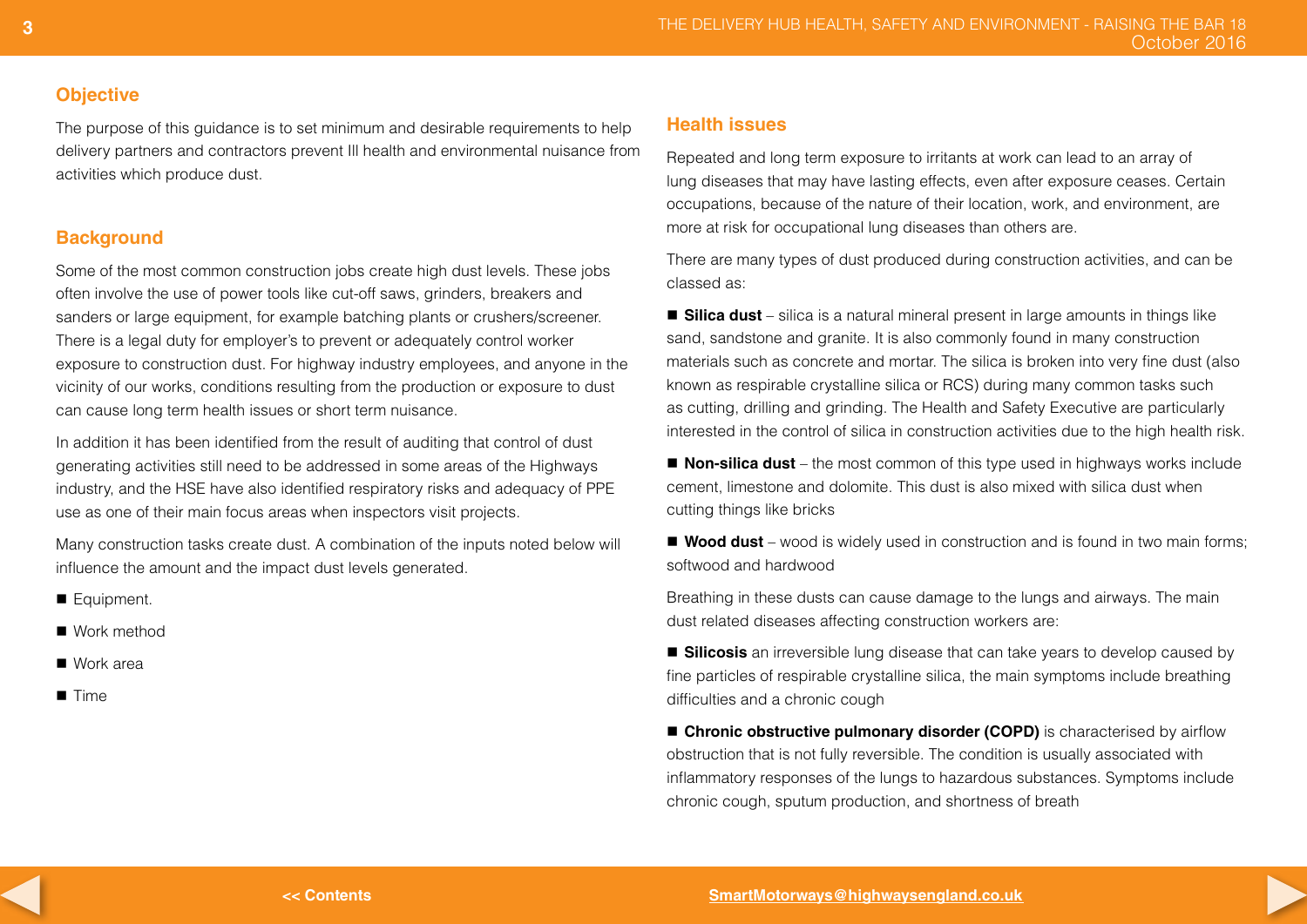$\blacksquare$  **Occupational asthma** is an allergic reaction that occurs in some people when they are exposed to substances in the workplace, (respiratory sensitisers or asthmagens) such as dust

Some tasks are so dusty that enough escapes into the air to still be a risk. For this reason some form of respiratory protective equipment (RPE), usually in the form of a mask, is also needed for high risk tasks.

Masks are available that provide different levels of protection. There are two main performance types you should ask your supplier/ employer for if working with construction dusts: FFP2 and FFP3. FFP3 is the most advisable type to use if you are doing work that does or could create high dust levels or involves silica or wood dust (the more hazardous substances).

Masks rely on a tight seal with the face to work. This is so that only air going through the filter is breathed. If the mask does not fit properly the dust can slip through any gap between the mask and the face and into the airways.

There are many designs of masks. Not all will fit you well enough to form a good seal with your face, for this reason it is a legal requirement for RPE to be fitted to the user.

#### **Nuisance dust**

Dust in the Highways construction industry can come from a range of sources on-site and legal action can be taken if activities create levels of dust that cause, or have the potential to cause, damage to property or disturbance to the surrounding community.

Dust is a statutory nuisance, if a local environmental health officer finds that a statutory nuisance exists, or is likely to occur or recur, they can serve an abatement notice. An abatement notice can require the operation to be stopped or impose restrictions to prevent any further occurrence. They can also instruct that works or other steps to restrict or remove the nuisance are taken. An abatement notice is a legal document and if not complied with it could lead to prosecution.

Dust blowing on watercourses have the potential to cause a negative impact on ecology. Plant growth is affected by some types of dust and excessive levels may result in pollution of the surface water.

The minimum requirement to achieve current best practice is to implement a process to systematically reduce the risks associated with dust. In the first instance you should avoid causing the release of dust.

You should ensure that dust does not become persistent and regular as this is more likely to result in legal action.

In order to reduce or eliminate the risk associated with the release of dust the following protocol should be adopted

# **Plan**

- Plan the works to design out where possible the need to undertake operations which could create dust
- Look at ways of limiting the amount of dust created before work commences
- Use the right size of building materials so less cutting or preparation is needed
- Using a different method of work altogether
- Use dust extraction systems to remove the dust
- The number of material handling operations should be kept to a minimum, with drop heights of friable materials onto vehicles and conveyors reduced
- Procedures for the regular inspection of storage and handling facilities for fine, dry materials should be established, including procedures for the prompt clearance of any spillage
- Speed limits should be observed at all times to further reduce dust being generated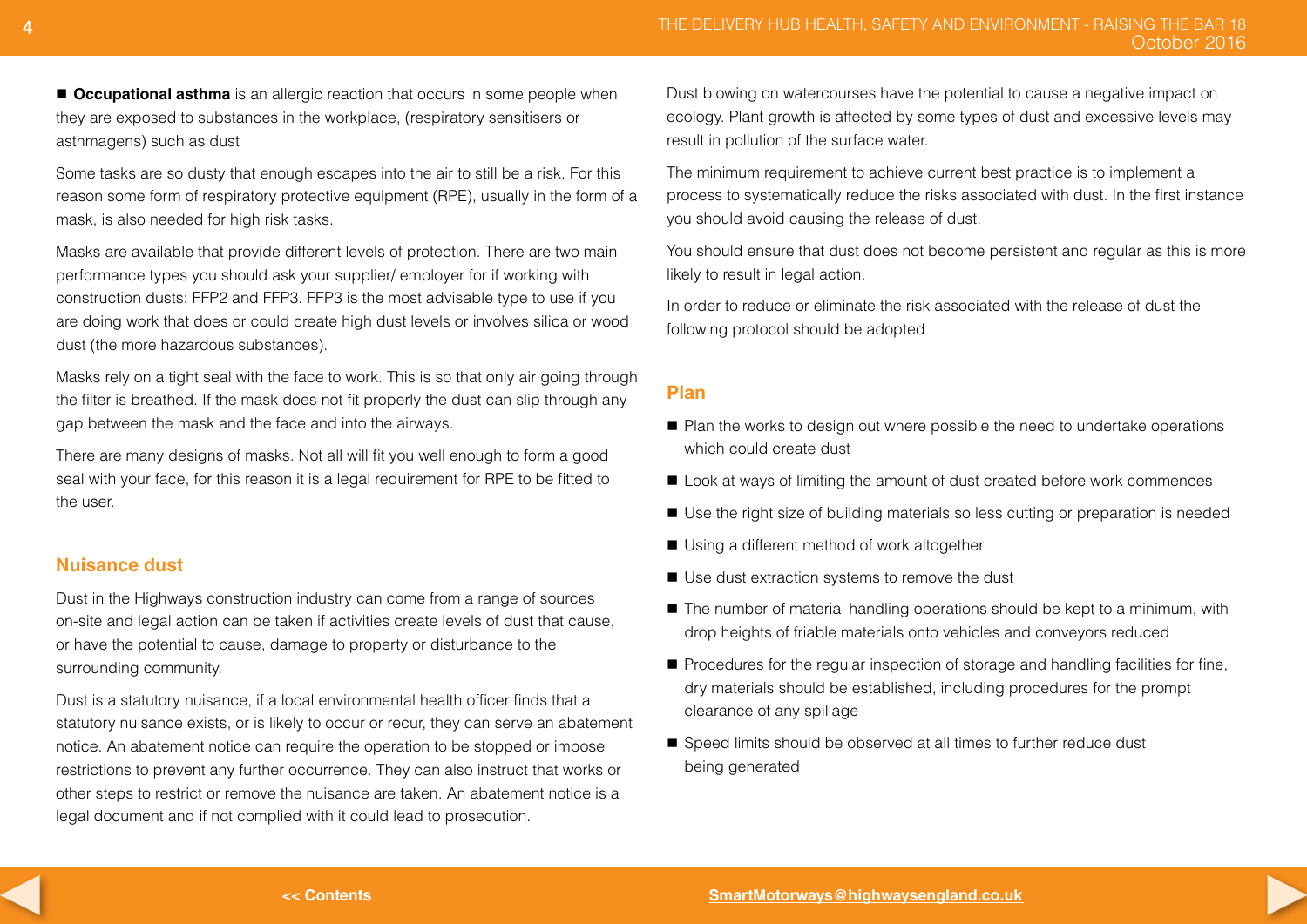- General site traffic shall be restricted to watered or treated haul
- Completed earthworks should be vegetated or temporarily sealed as soon as reasonably practicable.
- All stockpiles that are undisturbed for more than 13 weeks must be vegetated or sealed

# **Organise**

- Organise the work area to eliminate hazards that currently exist
- Bulk cement and bentonite should be delivered by tanker and stored in silos or other bulk storage devices. Appropriate measures should be taken when replenishing silos to avoid accidental spillage, including the use of audible and visual systems
- Fine, dry materials should be stored within buildings or with adequate protection from the wind
- Silos and stockpiles should be positioned as far as is reasonably practicable away from residential areas, places of public access or other sensitive receptors (such as watercourses)
- Equipment likely to generate quantities of dust can be enclosed or shielded
- Use a less powerful tool
- Handling areas should be maintained so far as reasonably practicable to reduce the risk of dust emissions
- Paved haul roads and associated vehicle waiting areas should be regularly inspected and kept cleaned of all mud and dusty materials
- Unpaved roads and verges should be compacted as appropriate
- Screens or enclosures can be used for activities that can easily be carried out in these enclosed conditions, however prior to enclosing or screening an activity or item of equipment, it is essential that suitable ventilation is provided for the operatives working within the area



- All concrete crushers and screeners must have water suppression
- Where possible haul roads should be covered with a hard surface to reduce dust generation
- All vehicles leaving site should go through a wheel wash to remove any mud or debris
- Workforce should receive appropriate training and awareness of the occupational health and environmental issues associated with dust exposure and emissions

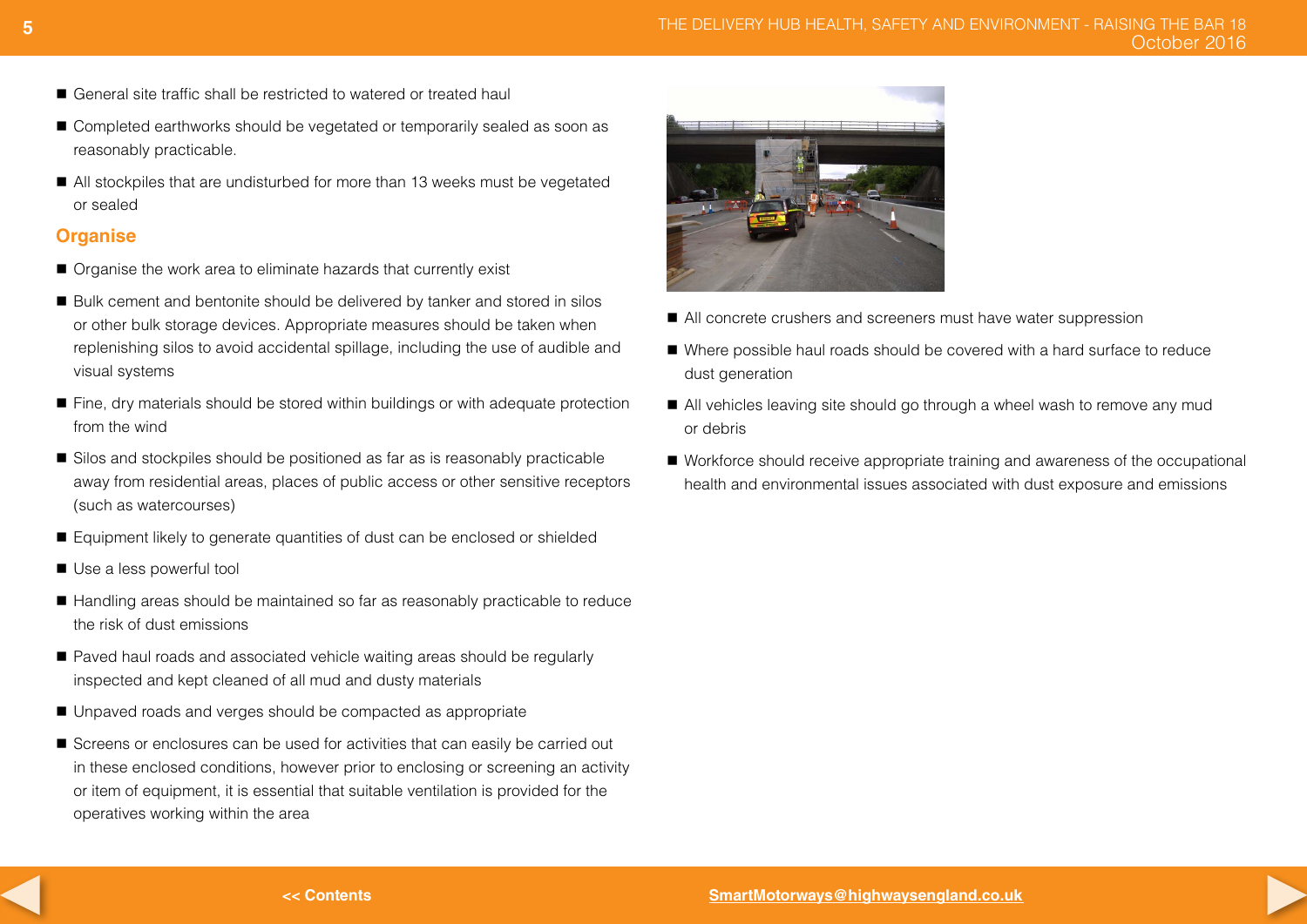# **Control**

Where dust is still being produced the most important thing is to stop the dust getting into the air. This can be achieved by

- Water water damps down dust clouds. However, it needs to be used correctly. This means enough water for the whole time that the work is being done. Just wetting an area of ground before cutting does not work
- $\blacksquare$  Vacuum Extraction Specially designed tools can be fitted with an industrial vacuum unit that sucks the dust away as it is being created and stores it until emptied
- Conveyor transfer points should be enclosed and dry conveyor loads shall be damped to prevent dust emissions
- Cutting and grinding operations on site should be conducted using equipment and techniques that suppress and reduce dust emissions
- Where appropriate, windbreaks, netting screens or semi-permeable fences should be used to reduce dust.
- Static sprinklers, bowsers and other watering methods should be employed to control dust generated during the works
- $\blacksquare$  The surfaces of stockpiles of dry, friable materials should be damped by controlled application of water sprays, shrouded or screened as appropriate
- If necessary binding or surface crusting agents should be applied to long-term inactive stockpiles of such materials to prevent dust emissions
- n Minimising tipping heights of material, especially when loading spoil into lorries
- Using road sweepers on hardstanding and haul roads throughout the site, and on public roads within the vicinity of the site. When using road sweepers, the Contractor must ensure that the arisings are placed through a suitable settlement system prior to being discharged
- All loads leaving site should site be fully sheeted and should not remove the cover until fully within the site boundary
- $\blacksquare$  Respiratory protective equipment (RPE)



# **Monitor and review**

- Re-examine your approach in the light of experience. Look at incident investigation and inspection reports to show improvement
- Construction sites are ever-changing and dynamic so any plan put into place must be reviewed and monitored regularly to ensure it is still effective
- n A daily inspection and point of work risk assessment along with hazard reporting submissions from the site team are essential to identify and correct site hazards, maintenance, housekeeping and exposures to employees, subcontractors and the public
- A programme of exposure monitoring should be in place and appropriate recorded action taken where issues identified
- A programme of health surveillance should be in place and actions recorded where issues identified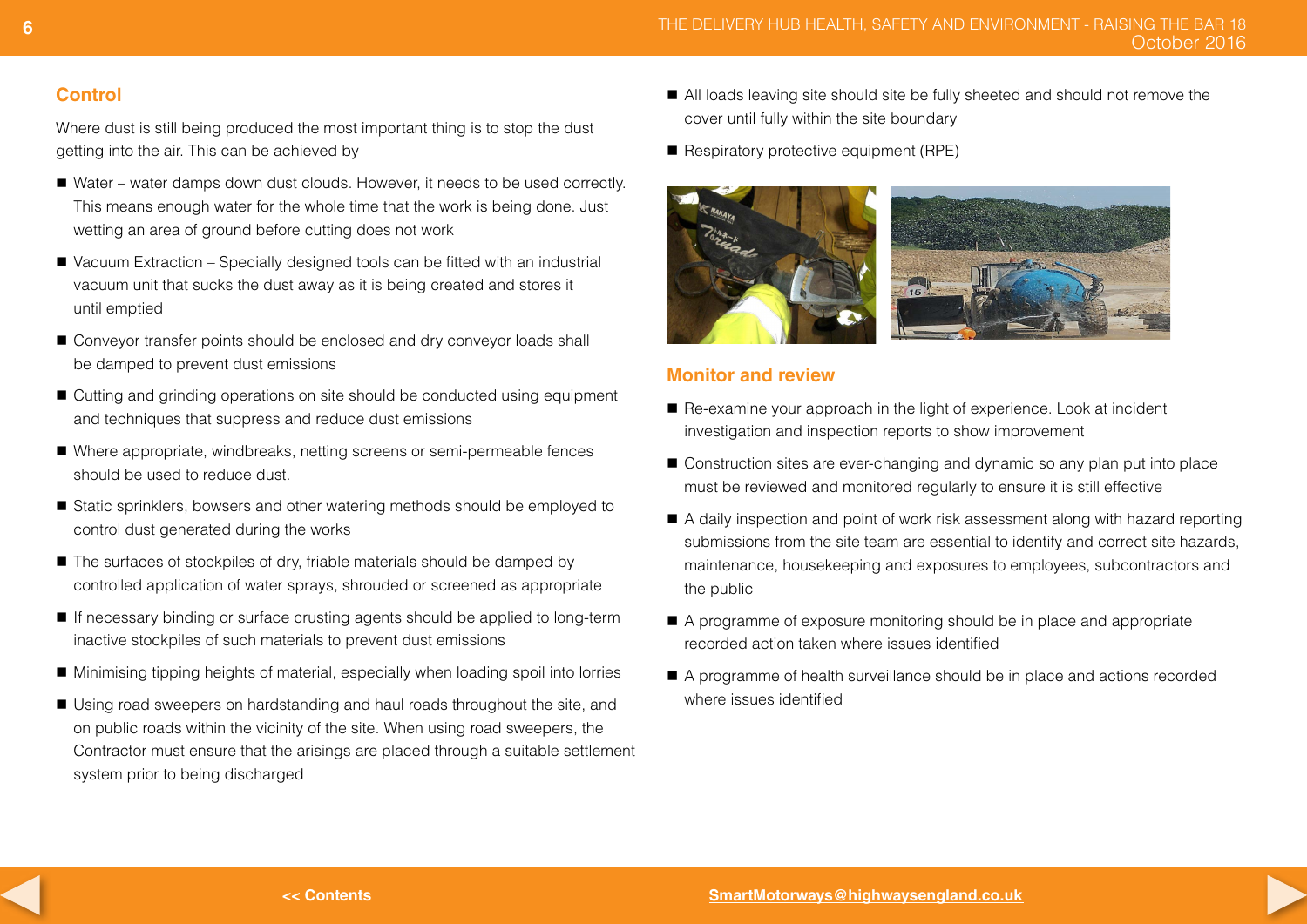#### **Case Studies:**

Good examples of planning and organisation are provided below showing how exposure to dust can be eliminated when considered in design.

#### **Case Study 1:**

On a major highways contract the designer worked with the Contractor to develop and gain approval for the use of square pre-cast concrete drainage chambers. One advantage of this product is that the holes in the chamber to accept the incoming and outgoing pipes are cored during the manufacturing process therefore eliminating the need to cut the chamber on site. The depth of the chamber is also pre-determined so the correct depth rings (or squares in this case) are supplied eliminating the need for the contractor to cut rings to suit.

The designer had to work closely with the manufacturer of this product to develop it so it would be acceptable to Highways England. The use of pre-cast drainage chambers (round ones are available from other leading manufacturers) should be considered going forward as there are a number of other key benefits of using these products.

#### **Case Study 2:**

On a major highways contract the designer designed a series of maintenance turning heads situated within a grass verge. The turning heads were to be constructed using grasscrete blocks. The designer agreed with the Contractor which product would be used and sized and shaped the extent of the grasscrete using the product dimensions to avoid the need to undertake cuts.

#### **Case Study 3:**

On a major highways contract the designer encouraged the team to design radius values around curves that match manufacturers radius kerb. This means specific radius kerbs can be used which minimises the use and cutting of straight and radius kerbs. They were also able to round up the length of kerb runs to whole numbers, again minimising the number of cuts required.



#### **Precast chamber eliminating the need to cut rings on site**

**7**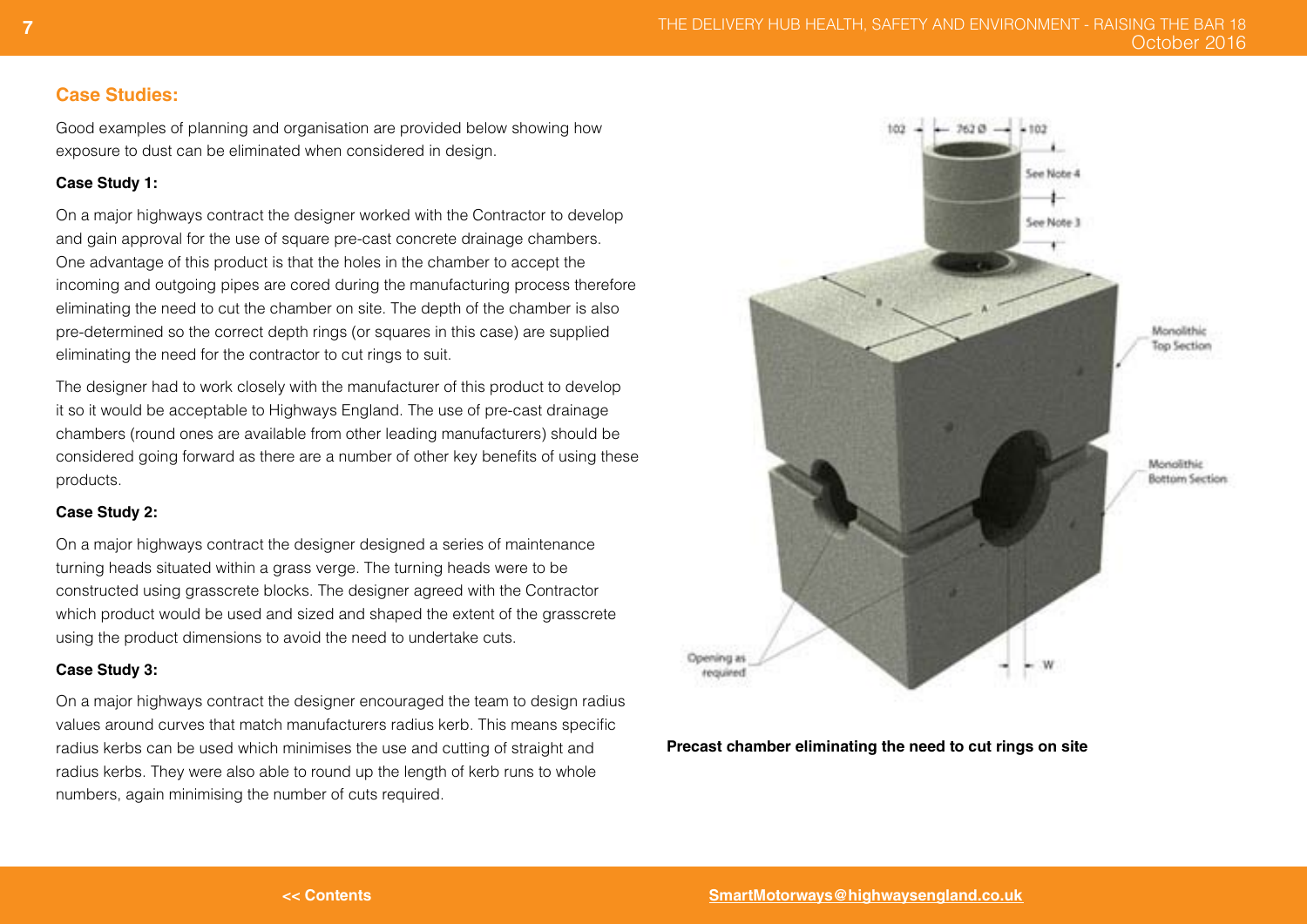# **Respiratory personal equipment (abbr. RPE)**

Employers are responsible for implementing and managing RPE selection and use, or delegating that responsibility to another trained person. Support can be provided by internal or external health and safety professionals.

You should also ensure those wearing RPE follow the measures you put in place. These are some of the key factors for users of RPE to remember:

- Users of tight-fitting facepieces should have passed a "fit test" for the particular RPE device they are using. (See next section).
- Hair, spectacles or other PPE can break the seal on tight-fitting facepieces, allowing the user to breathe in hazardous substances.
- Valves on reusable RPE need to be maintained and replaced.
- For RPE with tight-fitting facepieces, the user should carry out a 'fit check' of the seal when the device is first put on.
- For reusable masks in addition to the face fit test, a user check can be done by placing a hand over the filter or inlet valve(s) and breathing in. If there is a good seal, the user will experience the mask sucking in toward their face. The wearer should hold their breath for ten seconds and the facepiece should not loosen. If it does, the facepiece should be readjusted and the seal checked again. Do not use RPE if a good seal cannot be achieved.

 When selecting RPE the most suitable mask for the task must be selected. Half masks can often be more durable and therefore offer better long term protection than disposable masks. Half masks can also be more cost effective in the long term as detailed in Table 1 (product names have been removed).

| <b>Item</b>                             | <b>Price</b> | Item no.  | Price per item | Price per person<br>per month,<br>based on one<br>used per day                         |
|-----------------------------------------|--------------|-----------|----------------|----------------------------------------------------------------------------------------|
| Type 1 FFP3 Dust Mask                   | £39.97       | Box of 10 | £3.99          | £87.78                                                                                 |
| Type 2 FFP3 Valved Dust Mask            | £27.20       | Box of 10 | £2.72          | £59.84                                                                                 |
| Type A - Half Mask c/w P3<br>Cartridges | £10.97       | Per item  | £10.97         | (Price based<br>per person<br>per month,<br>based on<br>one filter per<br>week) £26.96 |
| P3 Cartridges for Type A Mask           | £5.33        | Per item  | £5.33          |                                                                                        |

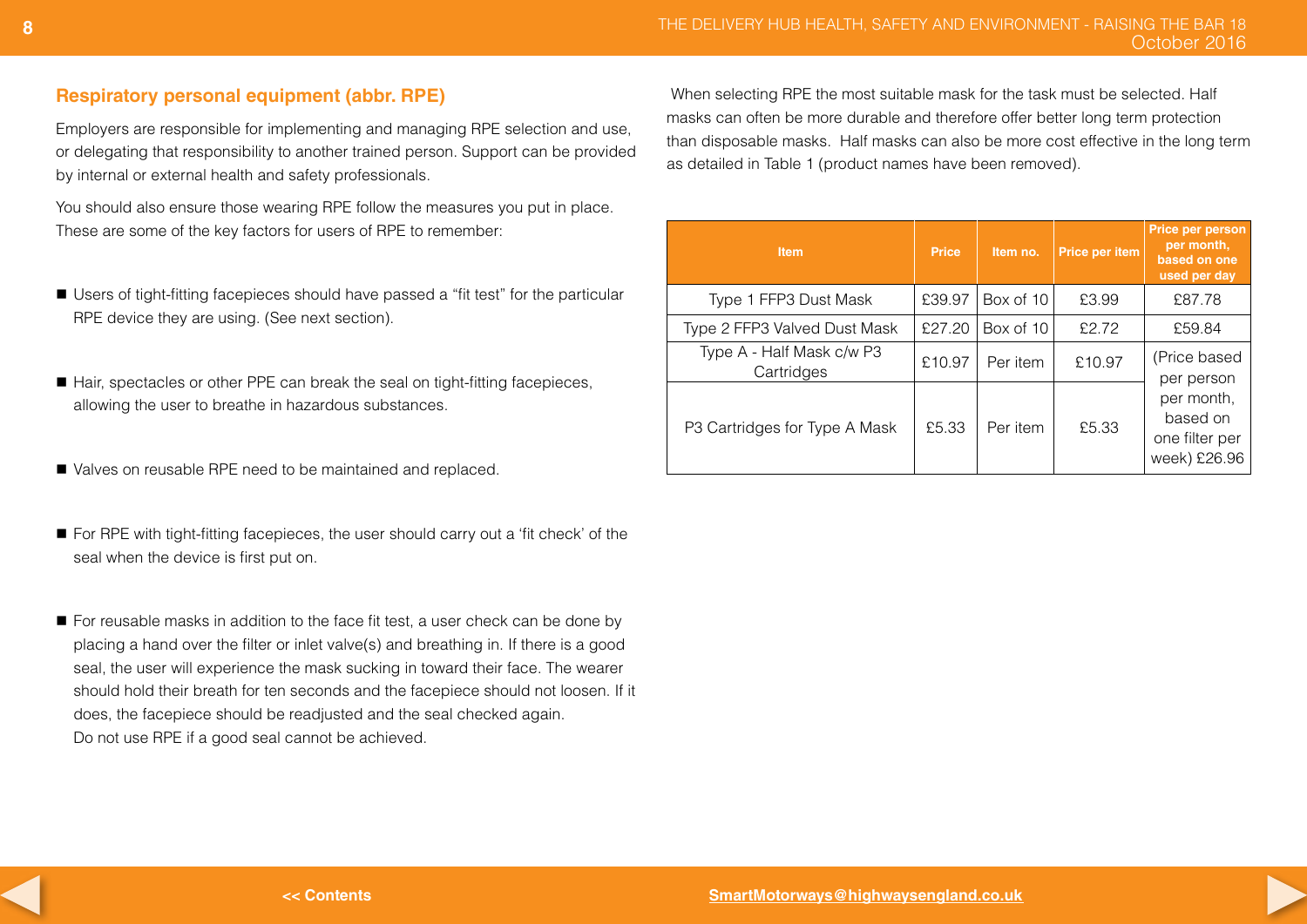# **Carrying out a fit test**

If you are considering RPE with a tight-fitting facepiece, you should make sure that each wearer undergoes a fit test. Remember, people come in different shapes and sizes, so facial differences will mean that one kind of RPE is unlikely to fit all. The differences are even more significant between men, women, and people of different ethnicity. If the RPE does not fit, it will not protect the wearer.

Facepiece fit testing is a method of checking that a tight-fitting facepiece matches the wearer's facial features and seals adequately to their face. It will also help to identify unsuitable facepieces that should not be used.

The face fit test requires the user to wear the mask and have face fit solution (bitter or sweet options) sprayed into a hood worn over the mask whilst they conduct certain exercises (moving, speaking etc). If the wearer of the mask can taste the solution the mask is not fitting properly and requires adjustment or an alternative mask.



Remember that tight-fitting RPE will only provide effective protection if the wearer is clean shaven, so they should also be clean shaven when fit tested and when using the mask.

Some manufacturers may quote that the masks they provide still work with stubble. It should be noted that this is in contrary to HSE Operational Circular (OC 282/28) "Face fit testing or respiratory protective equipment facepieces" which requires people to be clean-shaven.

If personnel chose to be unshaven, for religious or other reasons they should use a loose fitting facepiece that does not require a seal to the face, for example an air fed hood.

You should carry out a fit test as part of the initial selection of the RPE (Appendix 4 contained in HSG53 refers). If RPE is used frequently it is good practice to ensure repeat fit testing is carried out on a regular basis.

Fit testing of RPE should be carried out by personnel trained and competent in use of Qualitative Face Fit Testing equipment. The RPE manufacturer's instructions will provide details of how to perform a fit check and they will provide training.

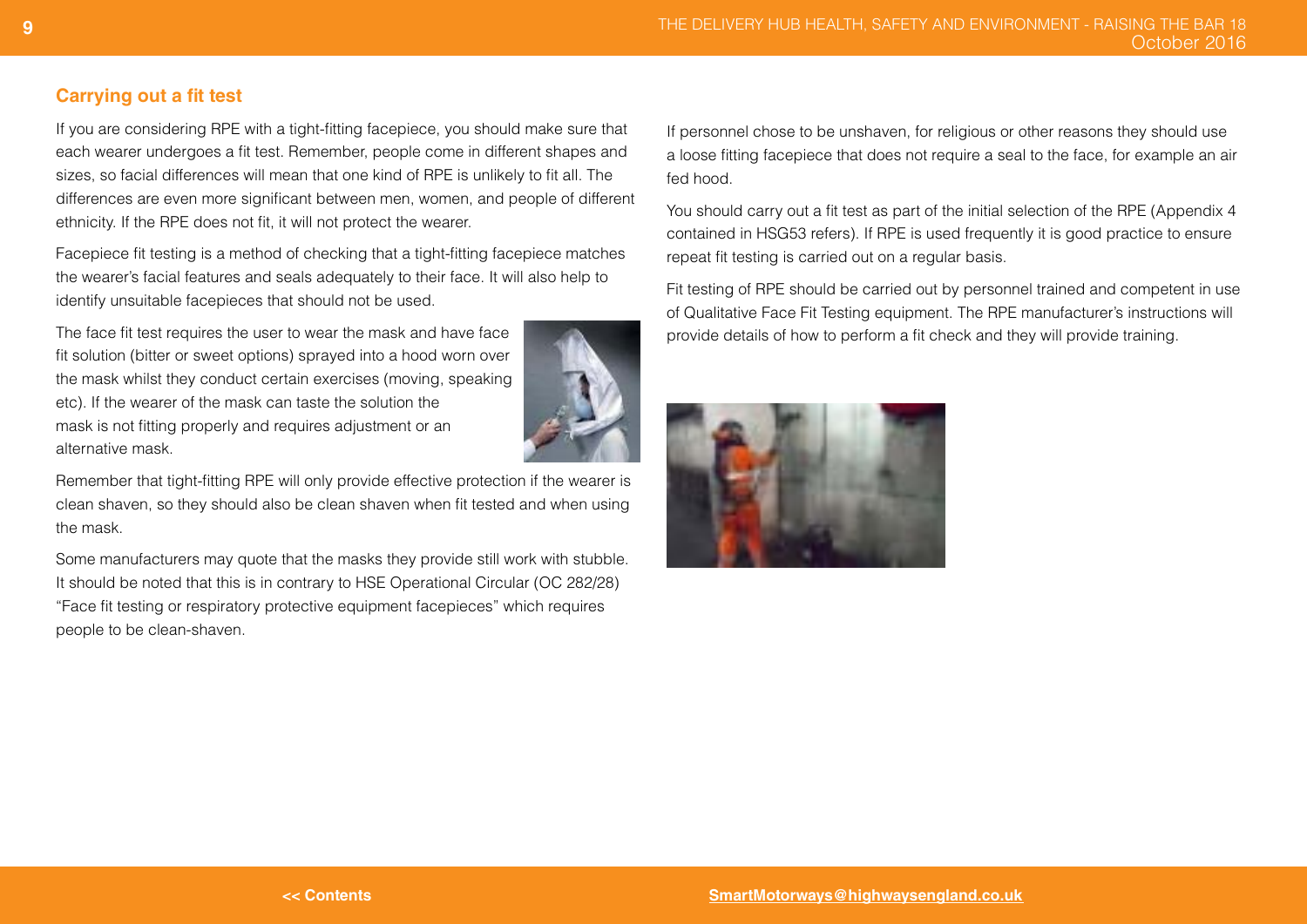# **Minimum and desirable requirements**

The following table details the minimum and desirable requirements that should be implemented on our operations

| <b>Work activity</b>      | <b>Minimum requirements</b>                                                                                                                                                                                                                                 | <b>Desirable elements</b>                                                                        |  |  |  |
|---------------------------|-------------------------------------------------------------------------------------------------------------------------------------------------------------------------------------------------------------------------------------------------------------|--------------------------------------------------------------------------------------------------|--|--|--|
|                           | Plan                                                                                                                                                                                                                                                        |                                                                                                  |  |  |  |
| Design                    | Plan the works to design out where possible the need to undertake operations which could<br>create dust.                                                                                                                                                    |                                                                                                  |  |  |  |
|                           | Use the right size of building materials so less cutting or preparation is needed                                                                                                                                                                           |                                                                                                  |  |  |  |
| Manufacturing             |                                                                                                                                                                                                                                                             | Where possible off site manufacturing of elements of the works should be used                    |  |  |  |
| Earthworks                | Completed earthworks should be vegetated or temporarily sealed as soon as reasonably<br>practicable.                                                                                                                                                        | All stockpiles that are undisturbed for more than 13 weeks must be vegetated or sealed.          |  |  |  |
| Housekeeping              | Procedures to be in place for the regular inspection of storage and handling facilities for fine,<br>dry materials                                                                                                                                          |                                                                                                  |  |  |  |
| Site set up               | Speed limits should be observed at all times to further reduce dust being generated                                                                                                                                                                         |                                                                                                  |  |  |  |
| Site set up               | General site traffic shall be restricted to watered or treated haul                                                                                                                                                                                         |                                                                                                  |  |  |  |
| Organise                  |                                                                                                                                                                                                                                                             |                                                                                                  |  |  |  |
| Material storage          | Bulk cement and bentonite should be delivered by tanker and stored in silos or other bulk<br>storage devices. Appropriate measures should be taken when replenishing silos to avoid<br>accidental spillage, including the use of audible and visual systems | Fine, dry materials should be stored within buildings or with adequate protection from the wind. |  |  |  |
|                           | Silos and stockpiles should be positioned as far as is reasonably practicable away from<br>residential areas, places of public access or other sensitive receptors (such as watercourses).                                                                  |                                                                                                  |  |  |  |
| Equipment use             | Equipment likely to generate quantities of dust to be enclosed or shielded                                                                                                                                                                                  |                                                                                                  |  |  |  |
| Haul roads and<br>access  | Paved haul roads and associated vehicle waiting areas should be regularly inspected and kept<br>cleaned of all mud and dusty materials.                                                                                                                     | Haul roads should be covered with a hard surface to reduce dust generation                       |  |  |  |
|                           |                                                                                                                                                                                                                                                             | Unpaved roads and verges should be compacted                                                     |  |  |  |
| Crushing and<br>screening | All concrete crushers and aggregate screeners to have water suppression                                                                                                                                                                                     |                                                                                                  |  |  |  |
| Activity<br>enclosures    | Screens or enclosures used for activities to be provided with suitable ventilation for operatives<br>working within the area.                                                                                                                               |                                                                                                  |  |  |  |
|                           | All delivery vehicles leaving site should go through a wheel wash to remove any mud or debris                                                                                                                                                               | Wheel wash facilities to be provided for all vehicles leaving the site.                          |  |  |  |
| Vehicles                  | All loads leaving site to be fully sheeted.                                                                                                                                                                                                                 |                                                                                                  |  |  |  |
|                           | Delivery vehicles not to remove covers to the materials until fully within the site boundary                                                                                                                                                                |                                                                                                  |  |  |  |
| Training and<br>Awareness | Workforce should receive appropriate training and awareness of the occupational health and<br>environmental issues associated with dust exposure and emissions.                                                                                             |                                                                                                  |  |  |  |

**10**

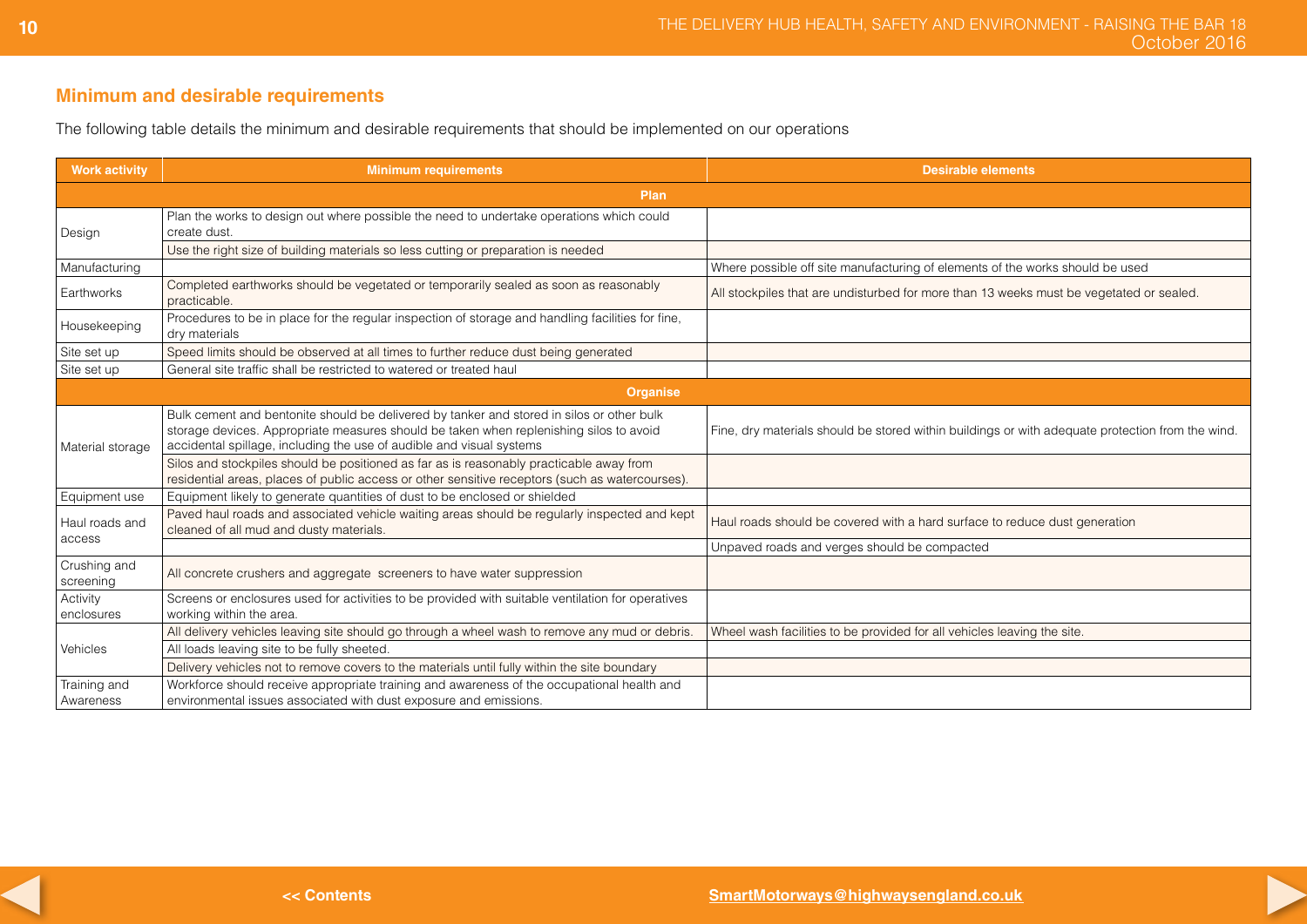| <b>Work activity</b>   | <b>Minimum requirements</b>                                                                                                                                                                                                      | <b>Desirable elements</b>                                                           |  |  |  |
|------------------------|----------------------------------------------------------------------------------------------------------------------------------------------------------------------------------------------------------------------------------|-------------------------------------------------------------------------------------|--|--|--|
| <b>Control</b>         |                                                                                                                                                                                                                                  |                                                                                     |  |  |  |
| Tools and<br>equipment | Water suppression to be used on all dust generating tools & equipment                                                                                                                                                            | Tools to be fitted with an vacuum extraction system                                 |  |  |  |
|                        | Respiratory protective equipment (RPE) to be used in addition to water suppression systems.<br>Minimum FFP3                                                                                                                      |                                                                                     |  |  |  |
|                        | Where RPE is used face fit testing process must be in place for the training and testing of all<br>users to be carried out.                                                                                                      |                                                                                     |  |  |  |
|                        | Conveyor transfer points to be enclosed and dry conveyor loads to be damped.                                                                                                                                                     |                                                                                     |  |  |  |
| Public protection      | Windbreaks, netting screens or semi-permeable fences should be used to reduce dust.                                                                                                                                              |                                                                                     |  |  |  |
| All works              | Bowsers to be employed to control dust generated during the works                                                                                                                                                                | Static sprinklers systems to be employed to control dust generated during the works |  |  |  |
| Material storage       | The surfaces of stockpiles of dry, friable materials to be damped by controlled application of<br>water sprays, shrouded or screened as appropriate.                                                                             |                                                                                     |  |  |  |
| Road cleaning          | Road sweepers to be used on hardstanding and haul roads throughout the site, and on public<br>roads within the vicinity of the site, the arisings to be placed through a suitable settlement<br>system prior to being discharged |                                                                                     |  |  |  |
| <b>Monitor</b>         |                                                                                                                                                                                                                                  |                                                                                     |  |  |  |
| Procedures             | Procedures should be in place to systematically re-examine the approach to dust control in the<br>light of experience.                                                                                                           |                                                                                     |  |  |  |
| Review                 | A schedule of daily inspection and reporting to be in place to identify and correct hazards<br>associated with duct generation                                                                                                   |                                                                                     |  |  |  |
| Exposure<br>monitoring | A programme of exposure monitoring should be in place and appropriate recorded action taken<br>where issues identified.                                                                                                          |                                                                                     |  |  |  |
| Health<br>surveillance | A programme of health surveillance should be in place and actions recorded where issues<br>identified.                                                                                                                           |                                                                                     |  |  |  |

**11**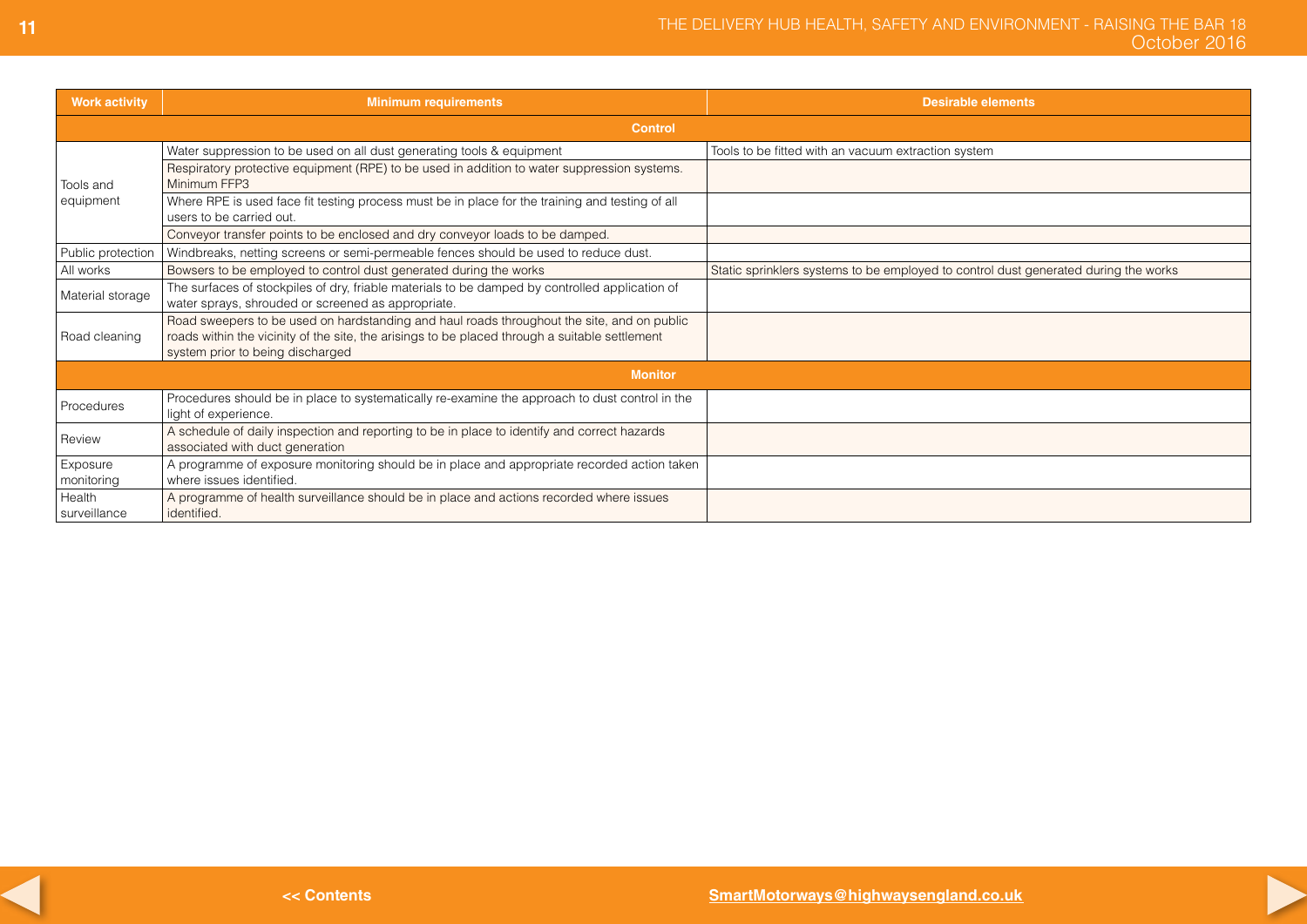# **Legislation / additional information**

Construction Dust HSE – <http://www.hse.gov.uk/construction/faq-dust.htm>

COSHH Regulations HSE – <http://www.hse.gov.uk/coshh>

Respiratory Protective Equipment at Work a Practical Guide HSE [- http://www.hse.gov.uk/pubns/books/hsg53.htm](http://www.hse.gov.uk/pubns/books/hsg53.htm)

Using Cut Off Saws A Guide to Protecting Your Lungs HSE – <http://www.hse.gov.uk/pubns/indg461.htm>

Silica Dust HSE – [http://www.hse.gov.uk/foi/internalops/sims/manuf/3\\_08\\_09.htm](http://www.hse.gov.uk/foi/internalops/sims/manuf/3_08_09.htm)

Kerb Cutting Silica Risks HSE - http://www.hse.gov.uk/construction/healthrisks/hazardous-substances/cutting-paving-blocks-kerbs-and-flags.htm

HSE Operational Circular (OC 282/28) [http://www.hse.gov.uk/foi/internalops/ocs/200-299/282\\_28.pdf](http://www.hse.gov.uk/foi/internalops/ocs/200-299/282_28.pdf)

Breath Freely – <http://www.breathefreely.org.uk/>

IOSH no time to lose Campaign [- http://www.notimetolose.org.uk/]( http://www.notimetolose.org.uk/)